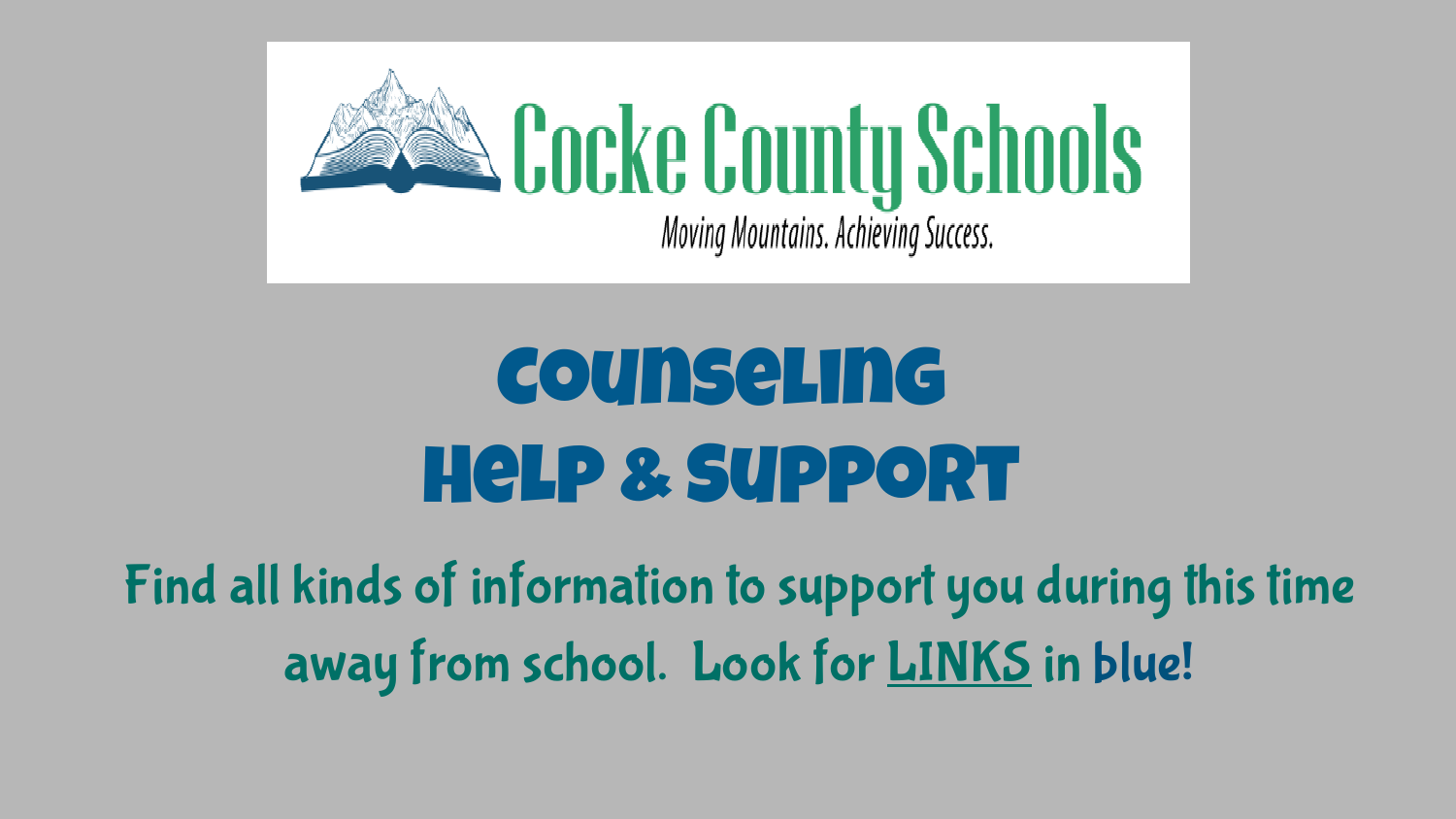#### We are connected. We are here. Only an email/Voicemail away.



*\*\*Whileschoolcounselorsmaycheckemail/voicemailmoreregularlyduring* the COVID-19 closure, remember to **NOT** use email/voicemail for emergency situations. Also, please allow 24 hours (one business day) for the counselor to get back with you.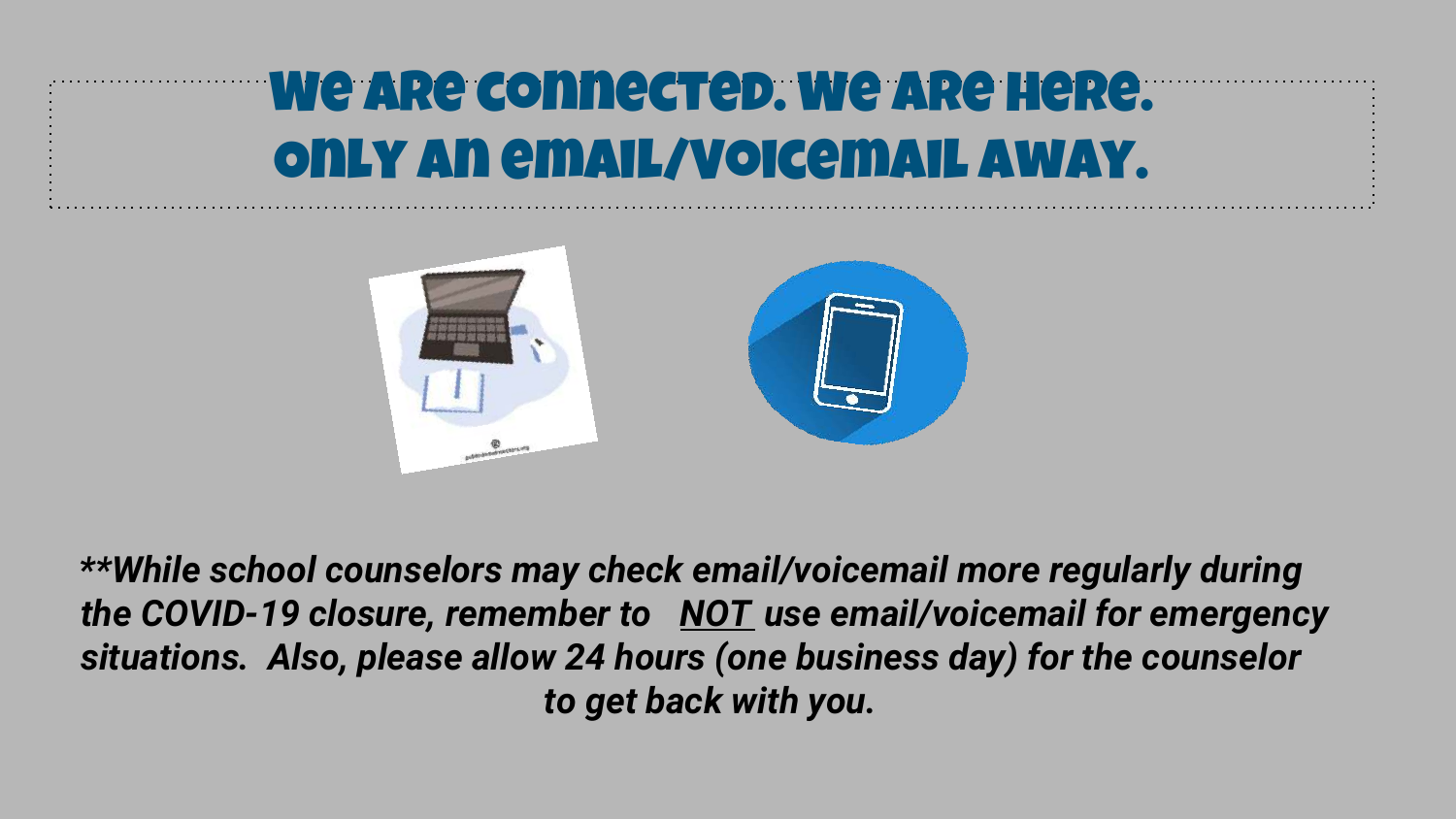Your counselors are still available to you! Ways to stay connected include:

- Send your counselor an email
- Call and leave a voicemail message at their school extension by calling your school
- NOT sure how to get support--Click the link below for some contact information:



**Special Note: High school counselors are planning to book appointments some online for conference** calling or hosting webinars thru Zoom--especially to assist with registration. Be on the lookout for more information.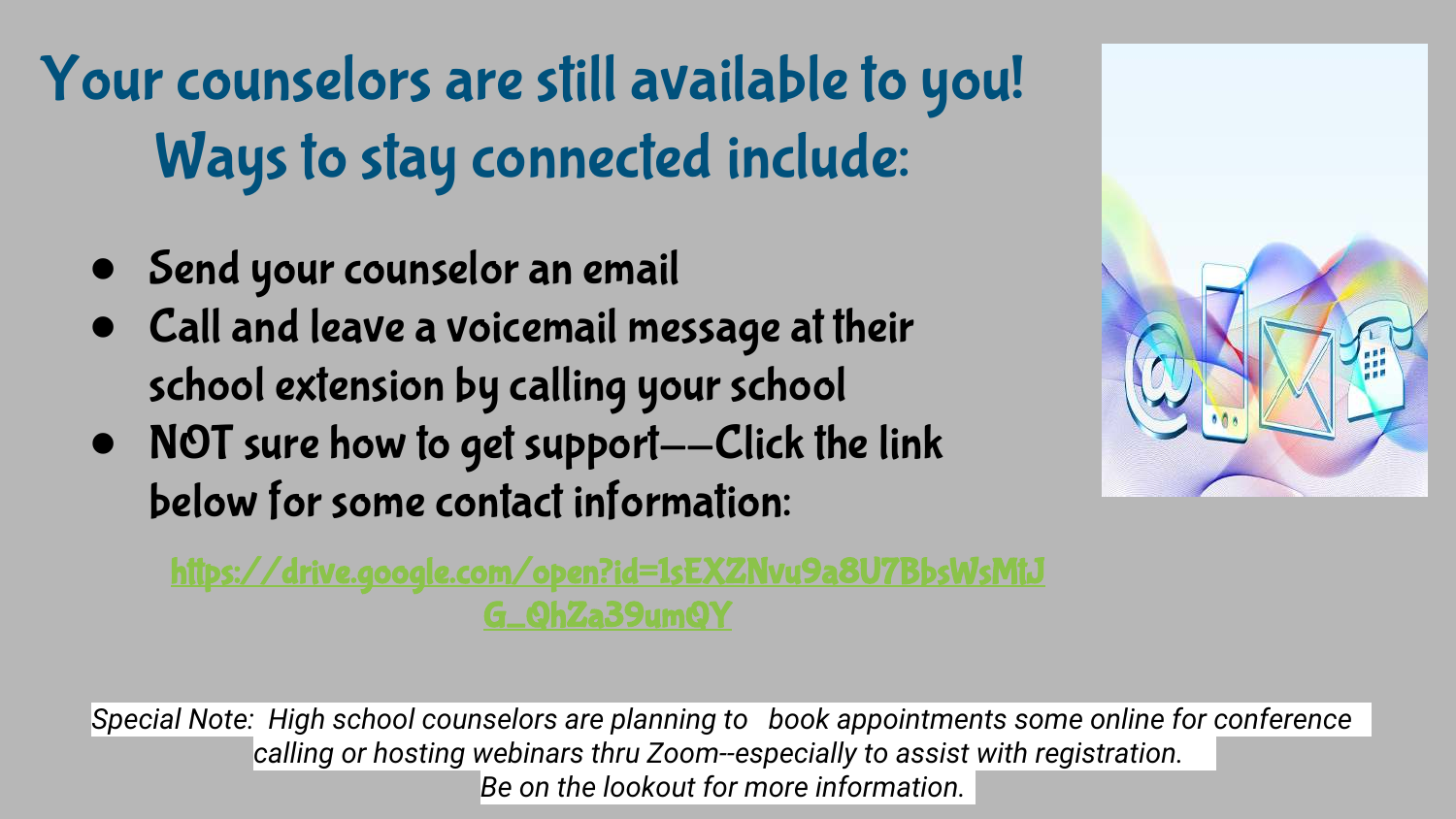# Make sure to stay informed of all the latest news and announcements:



*NEW* website: <u>[cockecountyschools.org](http://cockecountyschools.org)</u>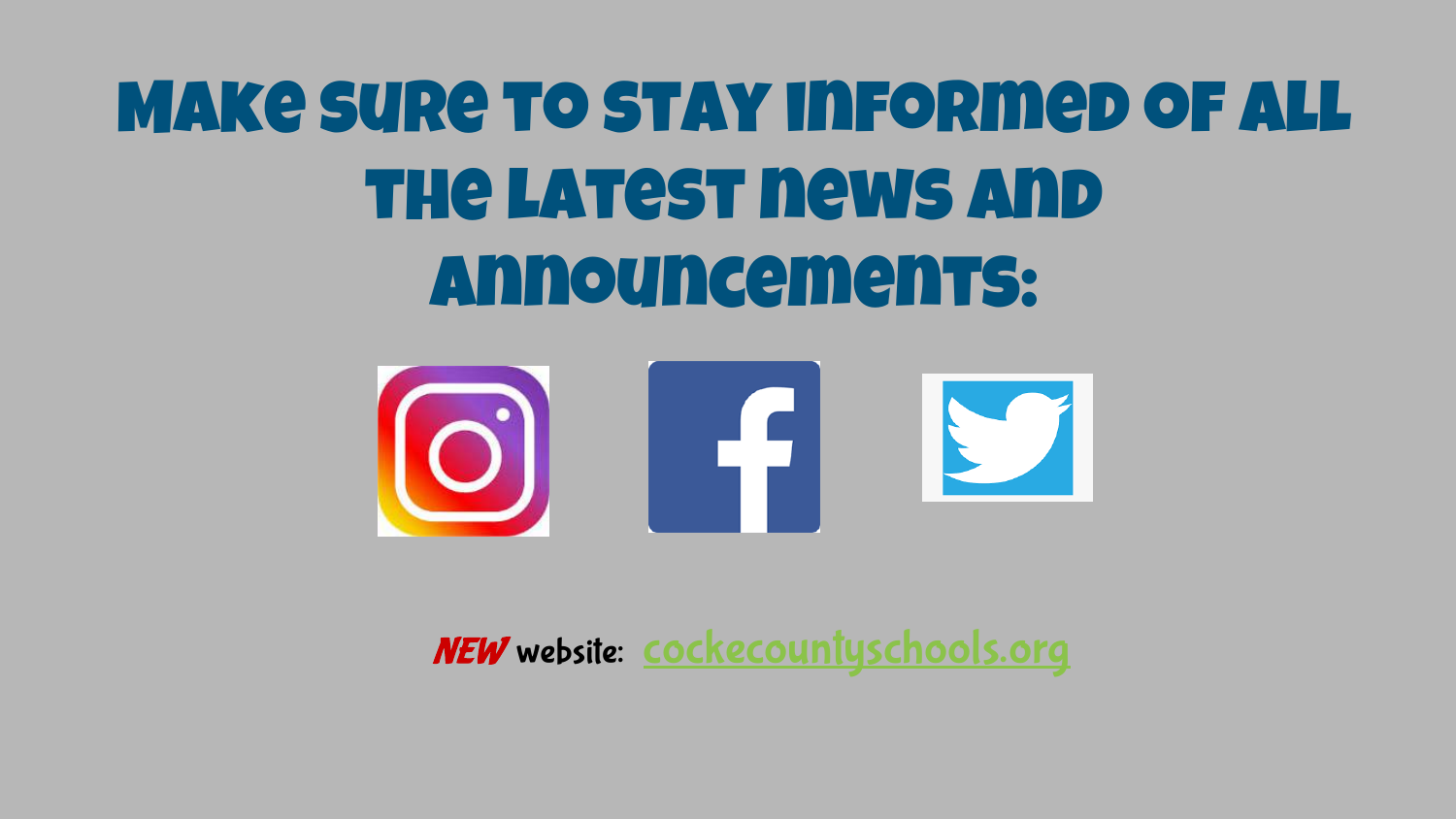## FREE BREAKFAST & LUNCH to any 18 AND UNDER (NO I.D. REQUIRED)



Listen to local radio stations to hear most up-to-date information about breakfast/lunch availability at other area locations.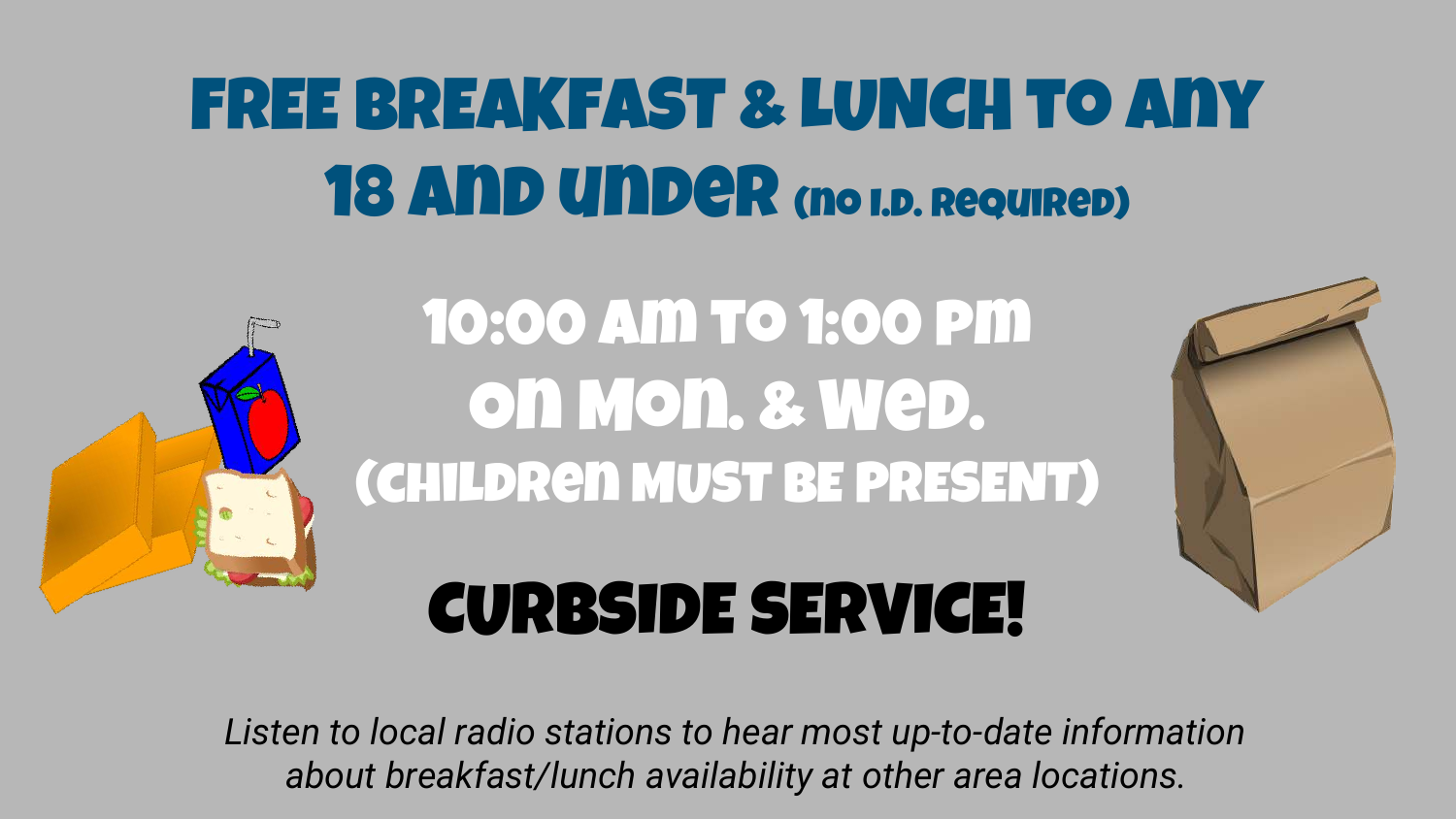## **EMERGENCY** Call *911*

## *TENNESSEE CRISIS TEXT LINE TEXT TN to 741741*

## *HELEN ROSS MCNABB* **Liaison**

423-613-5777

#### **TENNESSEE STATEWIDE CRISIS LINE** There is hope. 855-CRISIS-1 (855-274-7471)



Do you feel like you are experiencing a mental health crisis?

Our Statewide Crisis Line is here to help individuals struggling with a mental health emergency.

This phone line is free and operated by caring, trained<br>mental health professionals, 24 hours a day, 7 days a week.

Confidential help from anywhere in Tennessee is only a phone call away.

#### tn.gov/behavioral-health/crisis-services

see Departmant of Mental Health and Substance Abus<br>tation No. 339617, June 2018, 1,000 copies. This publ

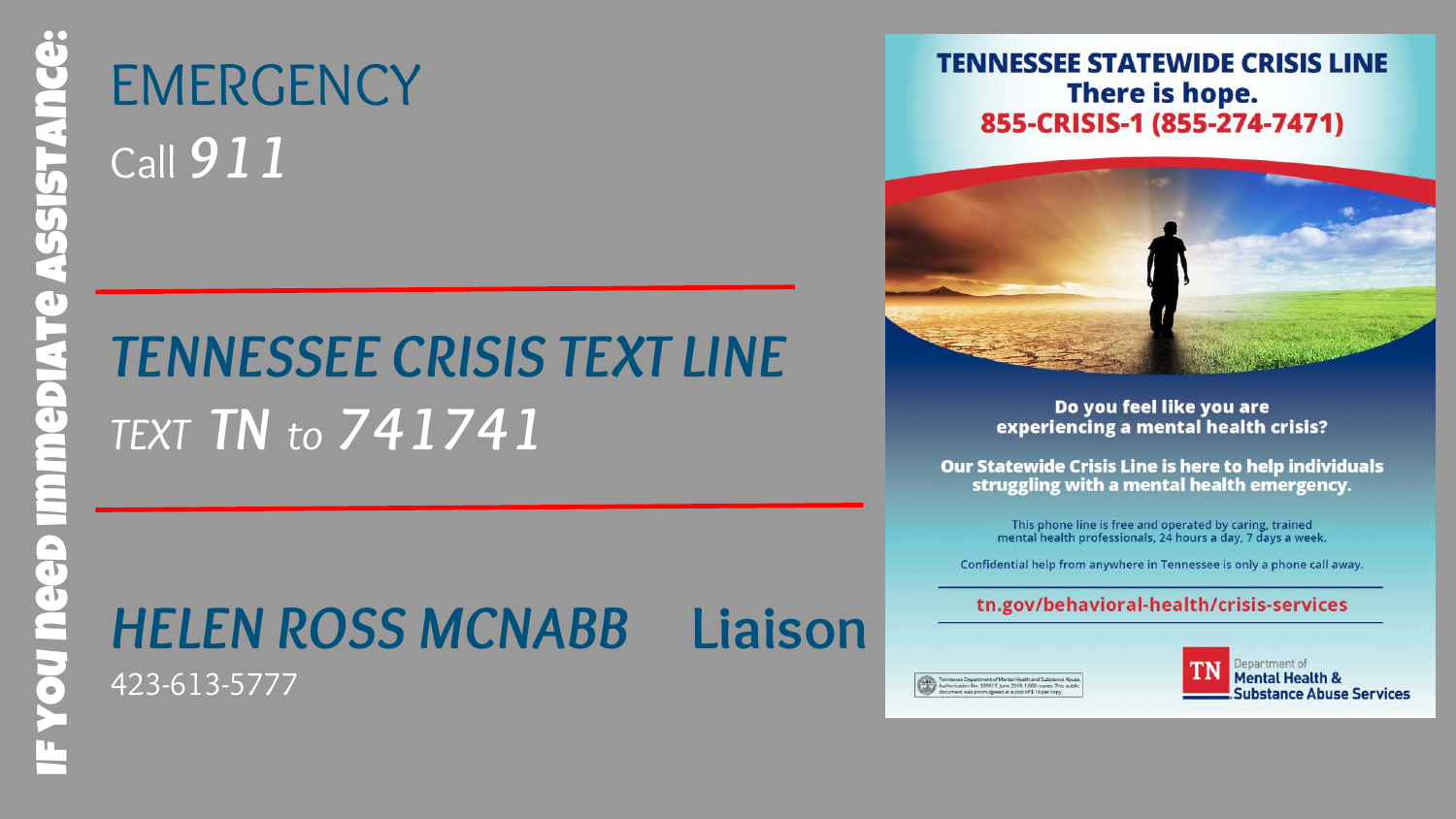### Self Care Tips for managing with COVID-19

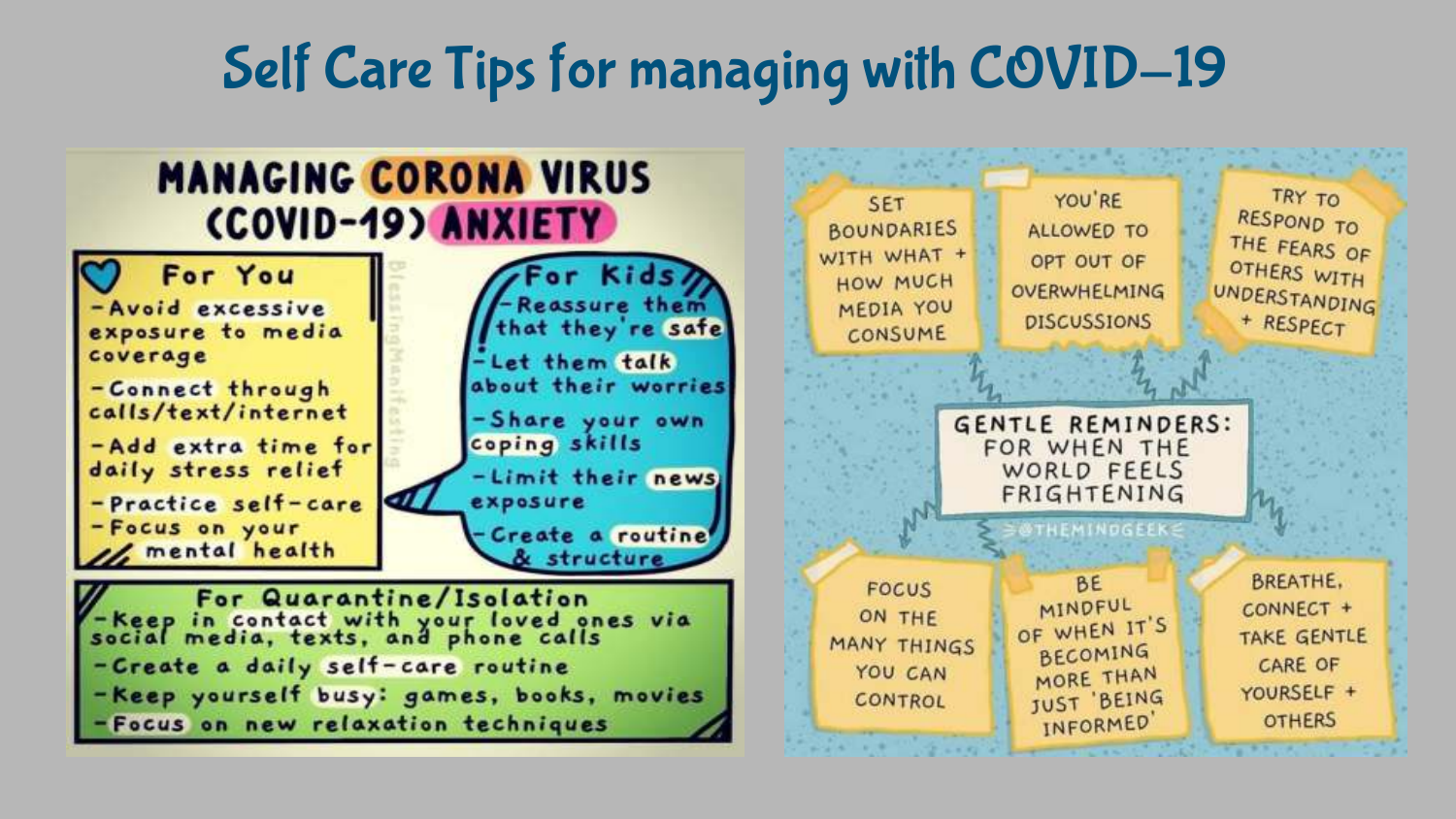### Self Care Tips-continued

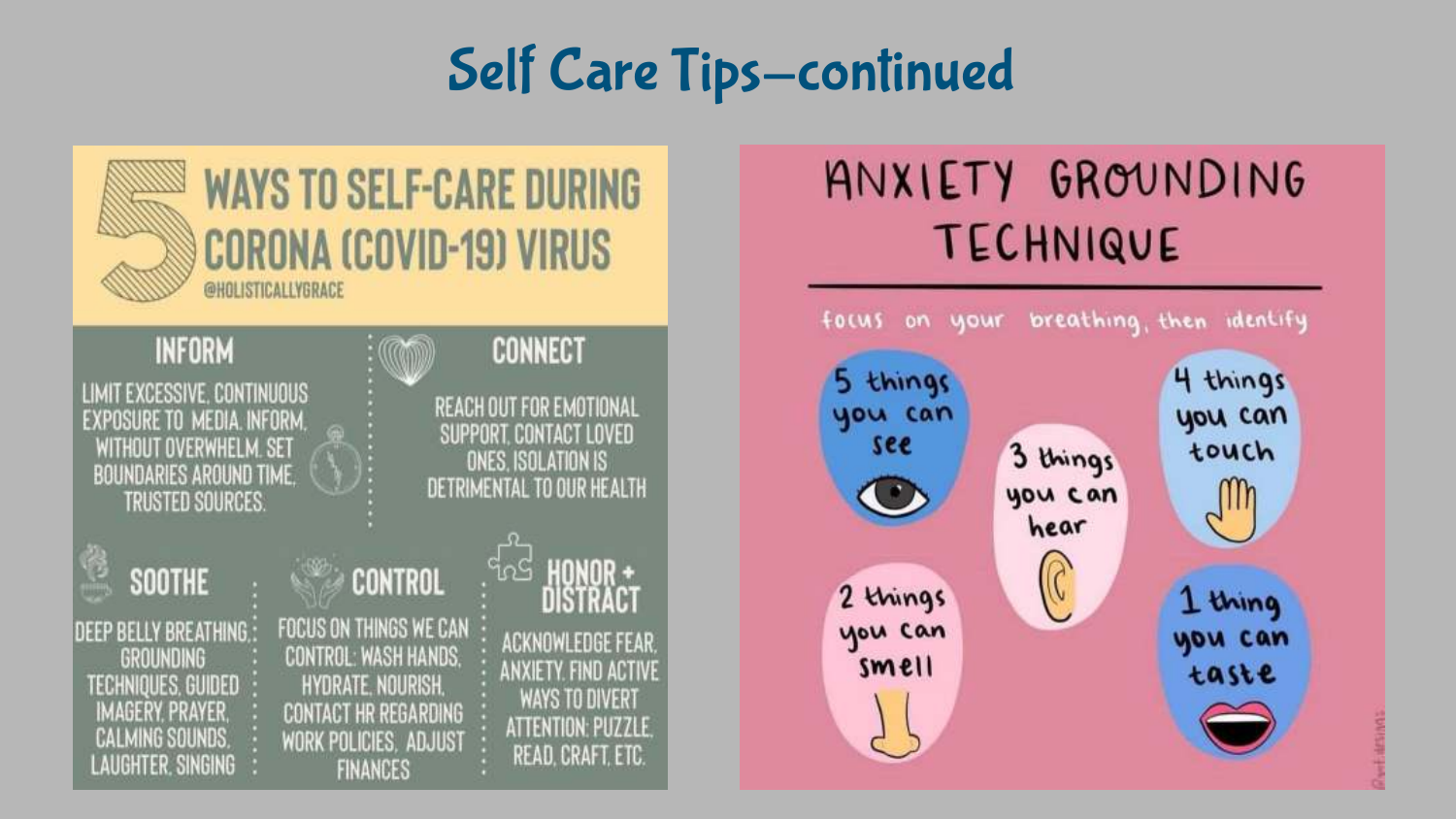## Things to do while away from school

**Get Active!** Go for a Walk or Run YouTube Just-Dance or other workout videos Practice Yoga using YouTube Apps, [Websites, & M](https://codewizardshq.com/coding-for-kids-free/?fbclid=IwAR1q4oPUY5EJETxA3EAnLyL7IMqI5rmLVrXnRHS2B5nxXoLwo4ywzpFDrk4)ore!

**Learn to Code!**

Click Here for

#### **Learn Something New From a Podcast!**

Educational Ted Talks: *[educational TED Talk](https://ed.ted.com/lessons?content_type=animations+talks&direction=desc&sort=publish-date&user_by_click=student)[s](https://ed.ted.com/lessons?content_type=animations+talks&direction=desc&sort=publish-date&user_by_click=student)* For Science Lovers: [RadioLab](https://www.wnycstudios.org/podcasts/radiolab) or [Science Friday](https://www.google.com/url?q=https://www.sciencefriday.com/&sa=D&ust=1584307321772000) For History Buffs: [Forever Ago](https://www.brainson.org/pages/foreverago) For Storytelling: [This American Life](https://www.thisamericanlife.org/) For Biographies: [Goodnight Stories for Rebel Girls](https://www.google.com/url?q=https://www.rebelgirls.com/pages/podcast&sa=D&ust=1584307321745000)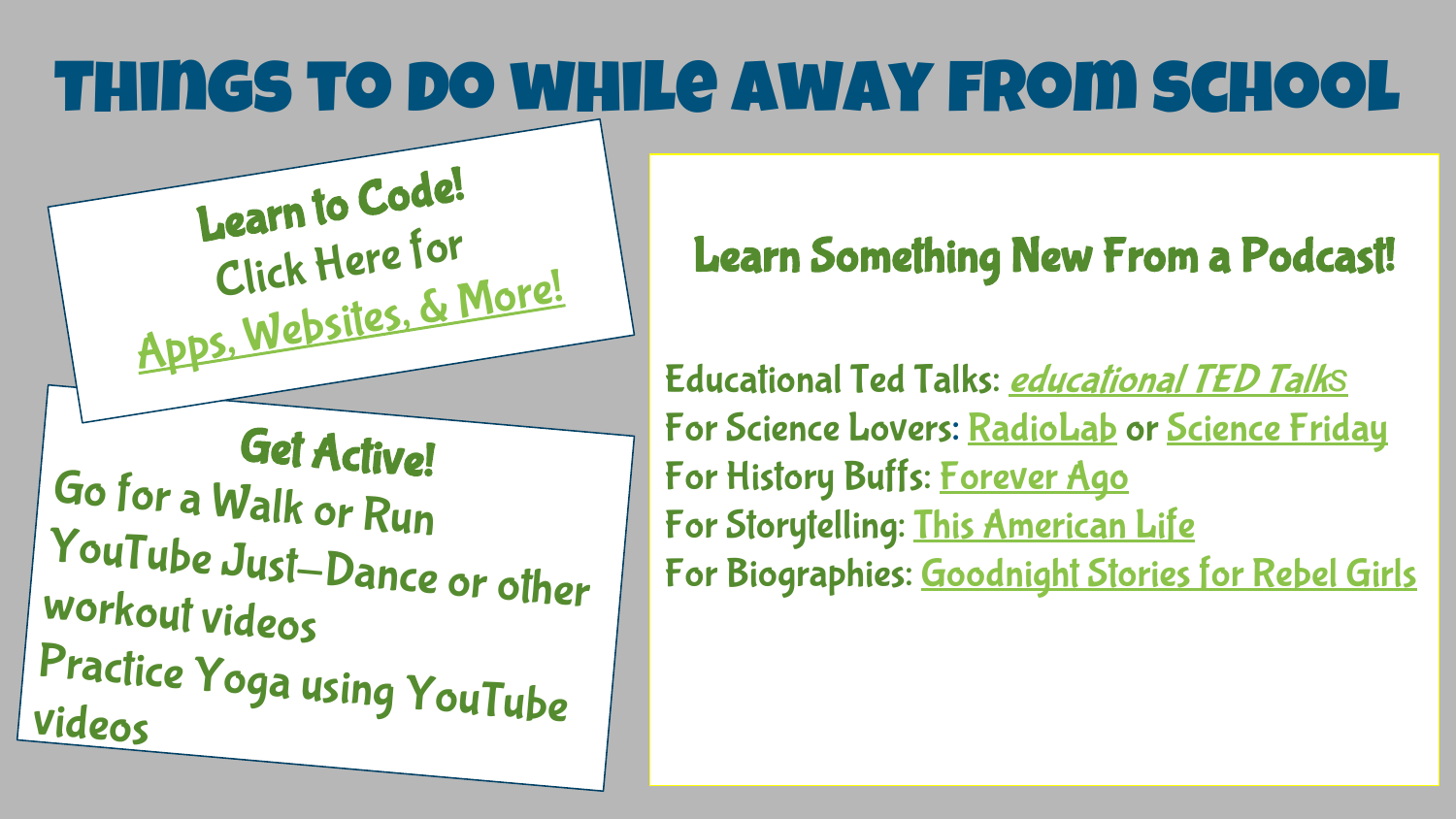#### Things to do while away from school ● **Journal! Prac[ti](https://actacademy.act.org/)c[e](https://actacademy.act.org/) [for](https://actacademy.act.org/) [the A](https://actacademy.act.org/)CT Write a Letter to a Friend or Family Member! Make a List of Things You're Grateful For!** ● **Read a Book or Magazine...for fun!** ● **Have a Dance Party with Friends via FaceTime! Disconnect from Social Media...even if it's just for 30 minutes! Center Yourself When Things Get Overwhelming By Practicing [Mindfulness Techniques](http://mindfulnessforteens.com/guided-meditations/) [More](https://drive.google.com/file/d/1bbH5XbNAIwsoYzVr5hqbLU9Ug7OnQ9qD/view?usp=sharing) [activities](https://drive.google.com/file/d/1bbH5XbNAIwsoYzVr5hqbLU9Ug7OnQ9qD/view?usp=sharing)!**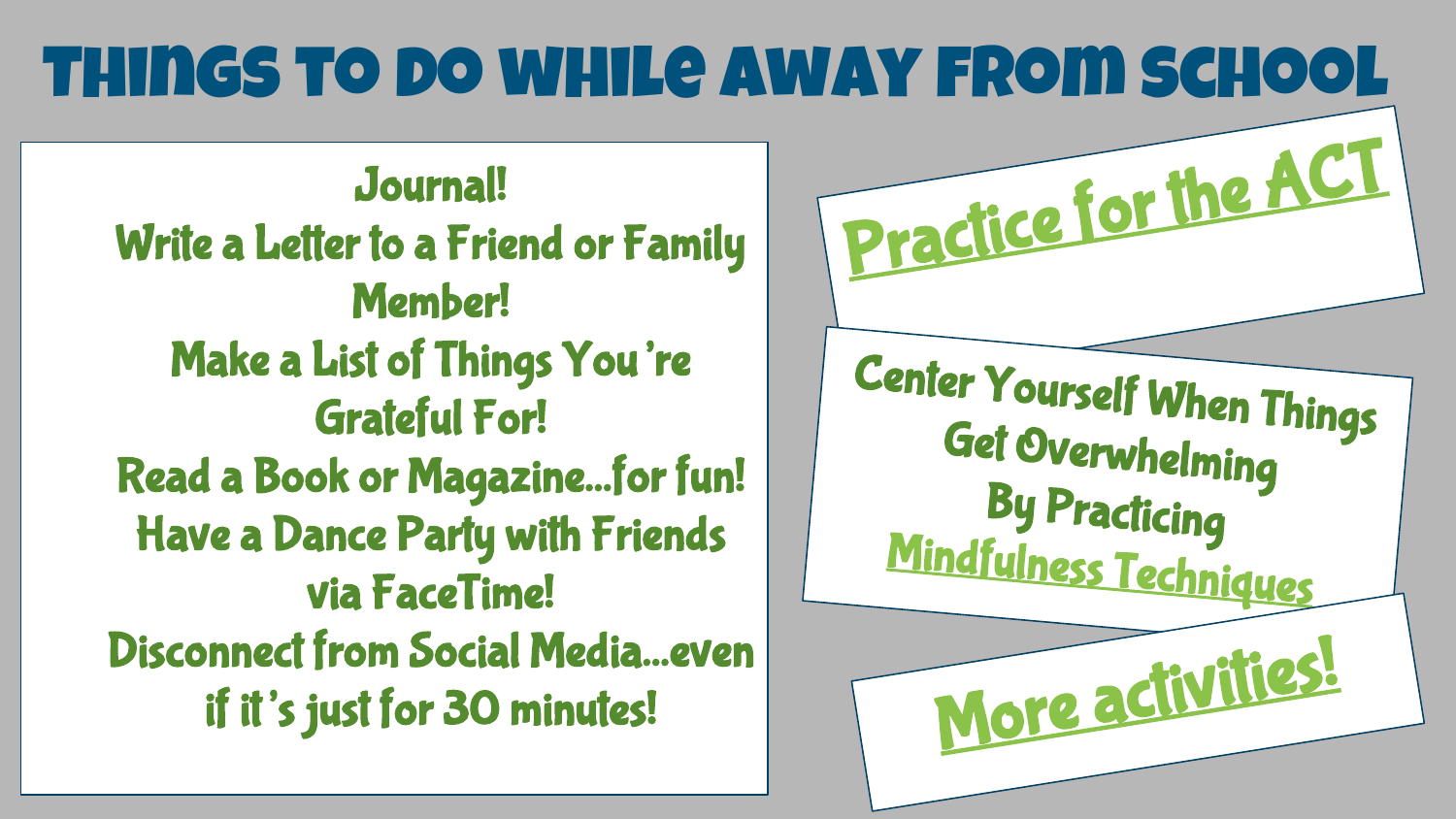## Things to do while away from school

**Virtually Tour Museums: [Google Arts and Culture](https://artsandculture.google.com/project/street-view)**

**Virtually Visit the Zoo: [Cincinnati Zoo Home Safari](https://www.facebook.com/cincinnatizoo/?__tn__=kCH-R&eid=ARBvTWfWMzQkQmM9CkdB_eBc-_-VuwSPOH3XjYakT3ZRPpce23z8O2uk4CYKai6TLAN519Eqw1X-NDIt&hc_ref=ARQXT3QvCaHKkxh6VWN7zySrBgGUgCkW22lKjsEl3ZHnWBcznEFz-MFJ9EbZRTUp9kU&fref=nf&__xts__%5B0%5D=68.ARCX7mb_hOevIYQfs_3hLv1vA8D2Rnoe6lWOyLgBOx0DKo9RTk1-JrU_w5lFFBcM2LQg-AQfRHS_5Qqvrc09qK-H6nC-jpIx9DUVKMtBgGss7GsQE4ueFmJpNOwbAfFEzNL6djU5hTraTlNfzgsgxnwgATORuql-A6F2zho0Zkkq9-HMRw8HICGHKIHfGHC8bIqXMMN_4yLpqOLJ6AgOdTMcew_n0nTKvXadS0HD2eC1ndREkpEKnP73k4wH0uRr5P_xbktod0WZ1ZYpRFAHJMIk8yFNNCI2R1Vik7vD-u2HIYgqjki_WskdHP7kkRbh17SZhRajtF3AxBGr) Each day at Noon on Facebook (click link above)**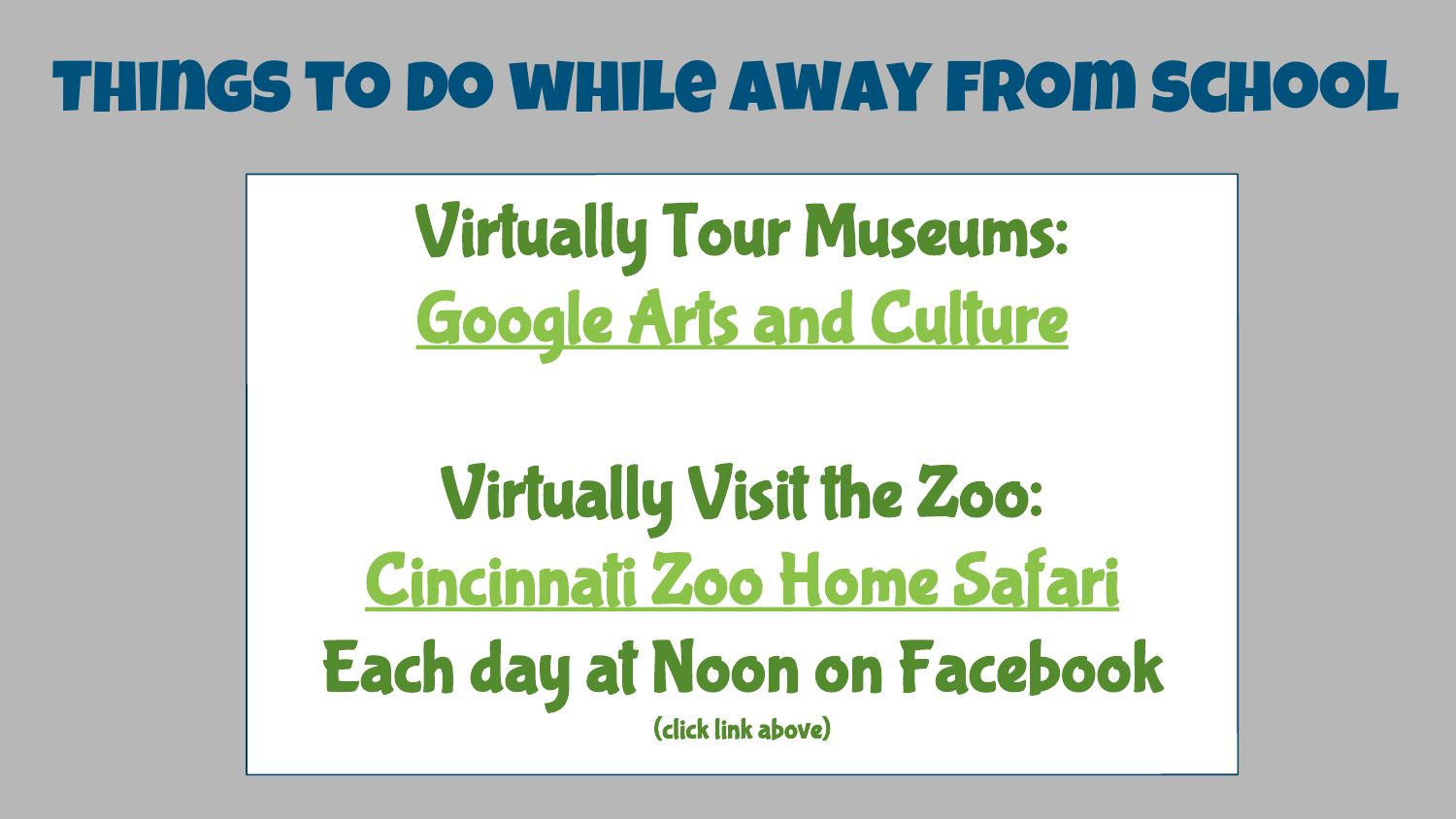## Things to do while away from school

**Want an Even BIGGER Challenge? Here's a link to 450 FREE college courses from 8 Ivy League Colleges! [Click HERE!](https://www.freecodecamp.org/news/ivy-league-free-online-courses-a0d7ae675869/?fbclid=IwAR2oPbFuhB491fyLDPRvLe83CyzXeM3NmnJOJXEDhPnwhsmver34iGQMqWA)**

Plenty of other Student/Parent resources can be found on **CCHS's virtual resource page.** *(Click the [Schoolshelf](http://www.schoolshelf.com/981079-cocke/) pic to find out more.)*

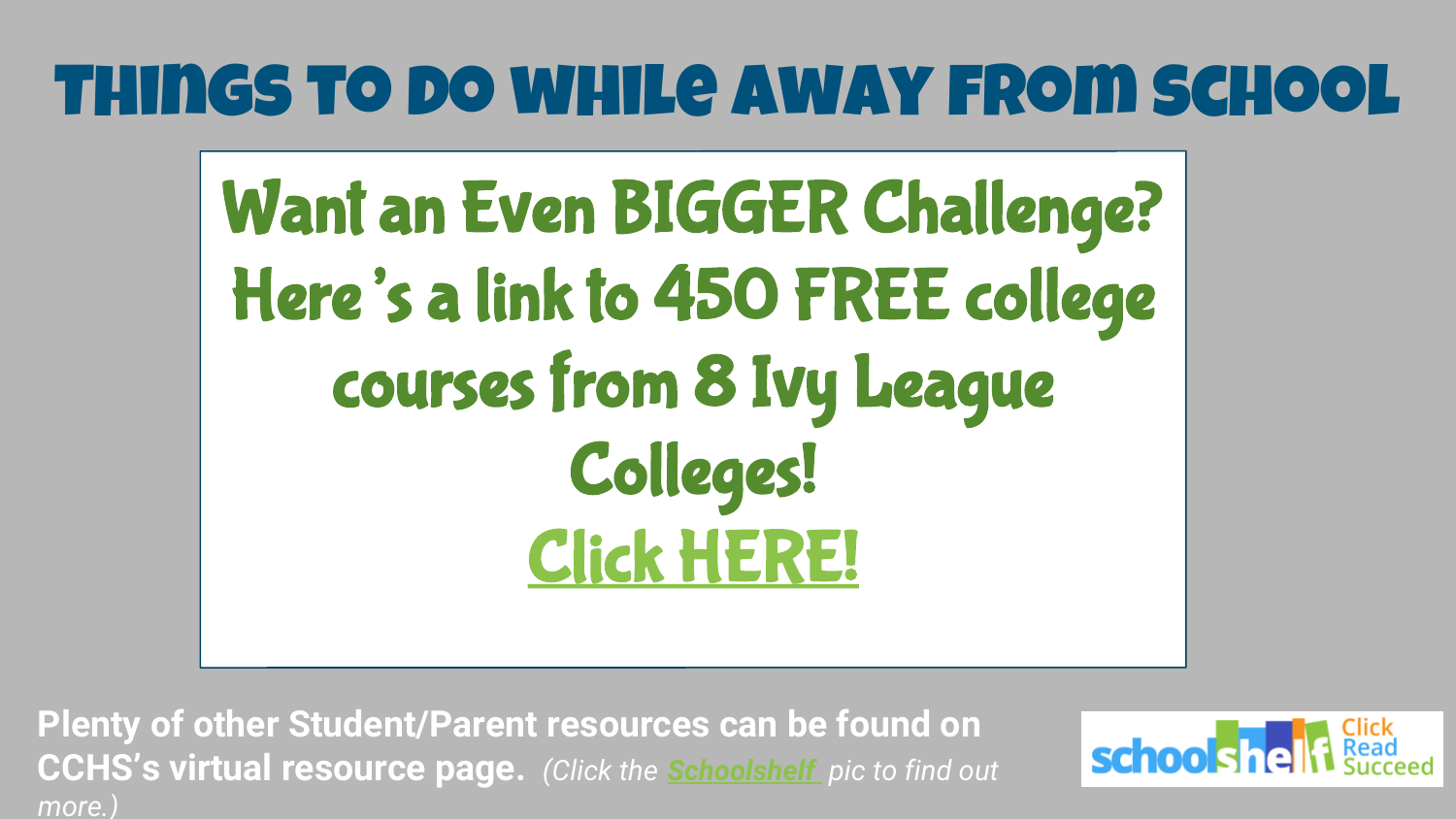## Make Sure You pick your classes for 2020- 2021 if you haven't already!

- Current 9-11th Graders: Continue to work with your high school counselors to choose your classes. For CCHS, you can still enter requests in **[Aspen.](https://sis-cocke-county.tnk12.gov/aspen/logon.do)** (Be sure to select 8 credits in the "Primary Requests" section and then 4 DIFFERENT courses for "Alternates".)
- **Current 8th Graders: Stay tuned for more** information about your registration to be coming after Spring Break. General materials (i.e. registration packets, informational powerpoint, etc.) can be found [HERE.](https://drive.google.com/open?id=1D3VOP6VfJI9ZQecuh5w0gwVW-V2AhGQf)

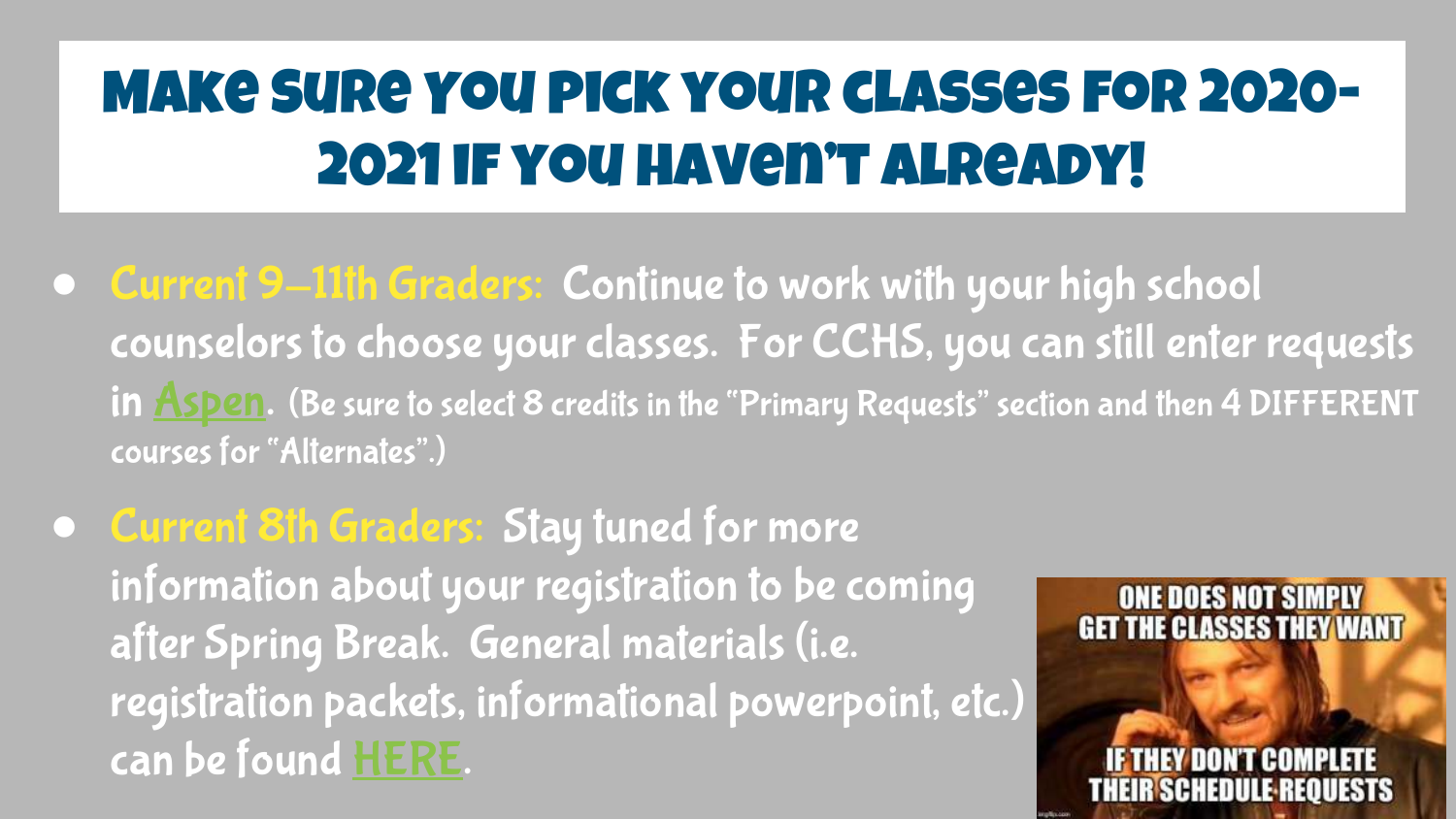

## **Continue your Research** For that special Career!!

● For Grades 6-12: Go to [platform.majorclarity.com](http://platform.majorclarity.com)

- Log in using your user name/password.
- Contact your counselor if you have trouble logging in

### ● For Grades K-8:

- K-3: Checkout [PAWS in Jobland](https://pawsm.xap.com/paws-mobile/index.html#/)
- K-8: See this pdf for resources: <u>[List of Career Exploration tools for K-8](https://drive.google.com/file/d/1qOQl0f6kCvpOpj9OcXZbhm5Z2wq5k_Re/view?usp=sharing)</u>

Other resources you can use: You can also utilize other available resources like [www.collegefortn.org](http://www.collegefortn.org) **[tn.gov/workforce](https://www.tn.gov/workforce/jobs-and-education/job-search1/jobs4tn.html)** ,**<https://www.onetcenter.org/>**,**[KuderNavigator](https://navigator.kuder.com/account/login-register),**etc.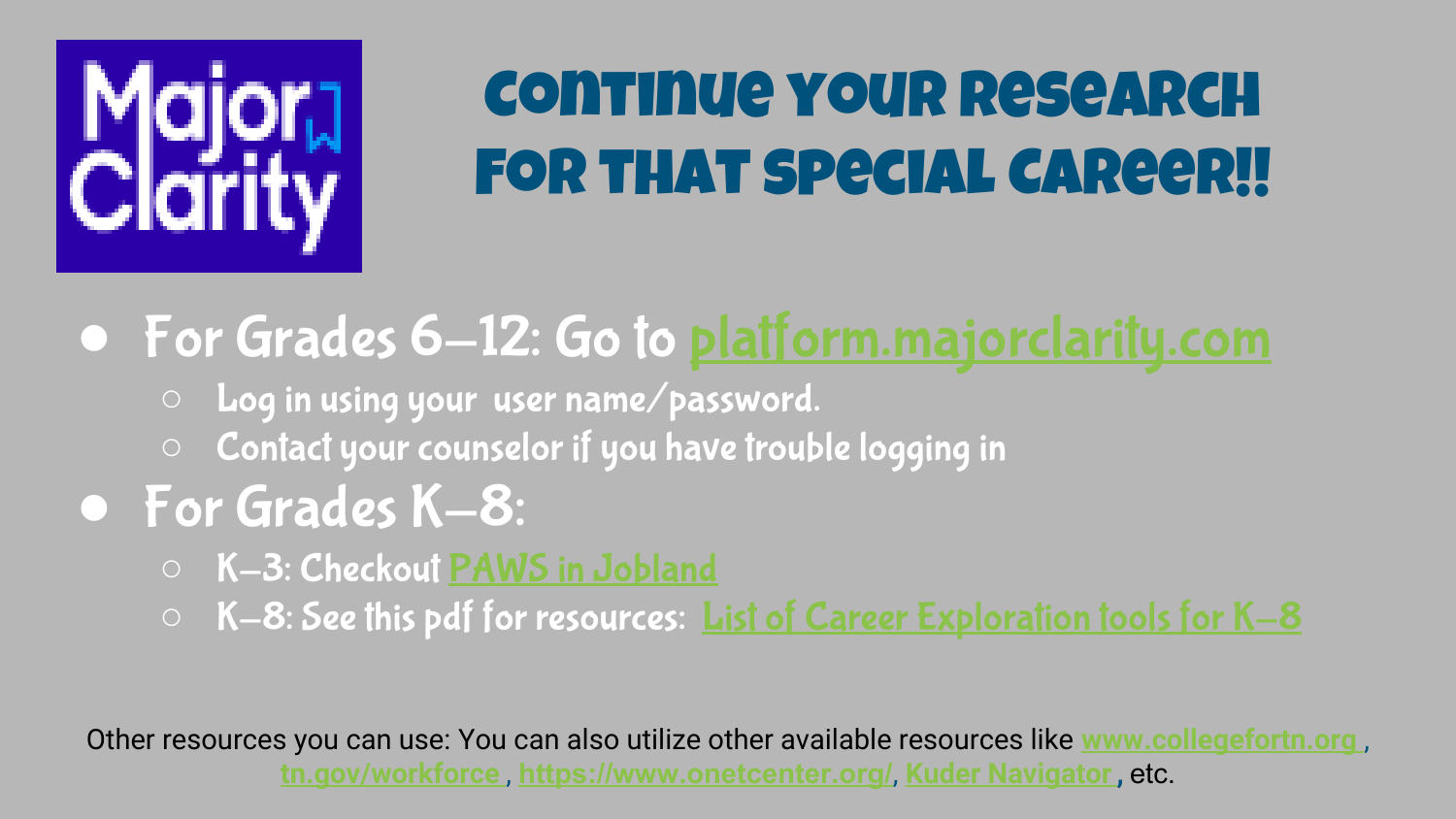# **Take a virtual college tour!** (For all grade levels)

- While many colleges are cancelling their campus tours, open houses, and preview days, you can take a virtual tour on their site. Checkout
- Look at their majors...do they have what you are interested in? What are the costs? Any scholarship opportunities?
- Use this Google Sheets template to estimate the cost of college:

*(Be sure to download your own copy of the form before using.)*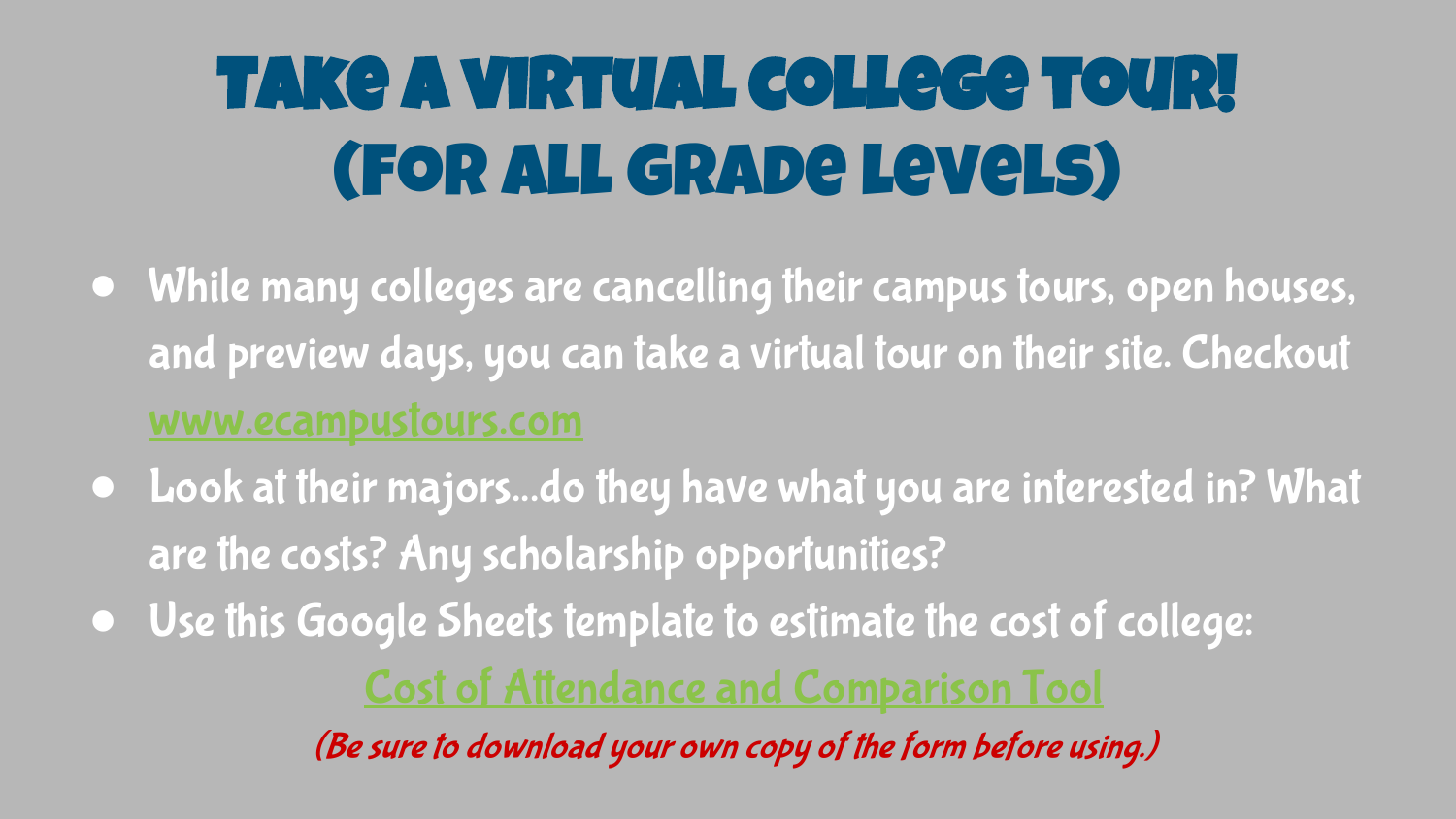## NCAA/NAIA (For middle-HS grade levels)

Student athletes who want to continue sports in college...create your accounts for NCAA/NAIA.

#### ● NAIA

[https://www.naia.org/student-athletes/future-student](https://www.naia.org/student-athletes/future-student-athletes/index)[athletes/index](https://www.naia.org/student-athletes/future-student-athletes/index)

#### ● NCAA

<https://web3.ncaa.org/ecwr3/>

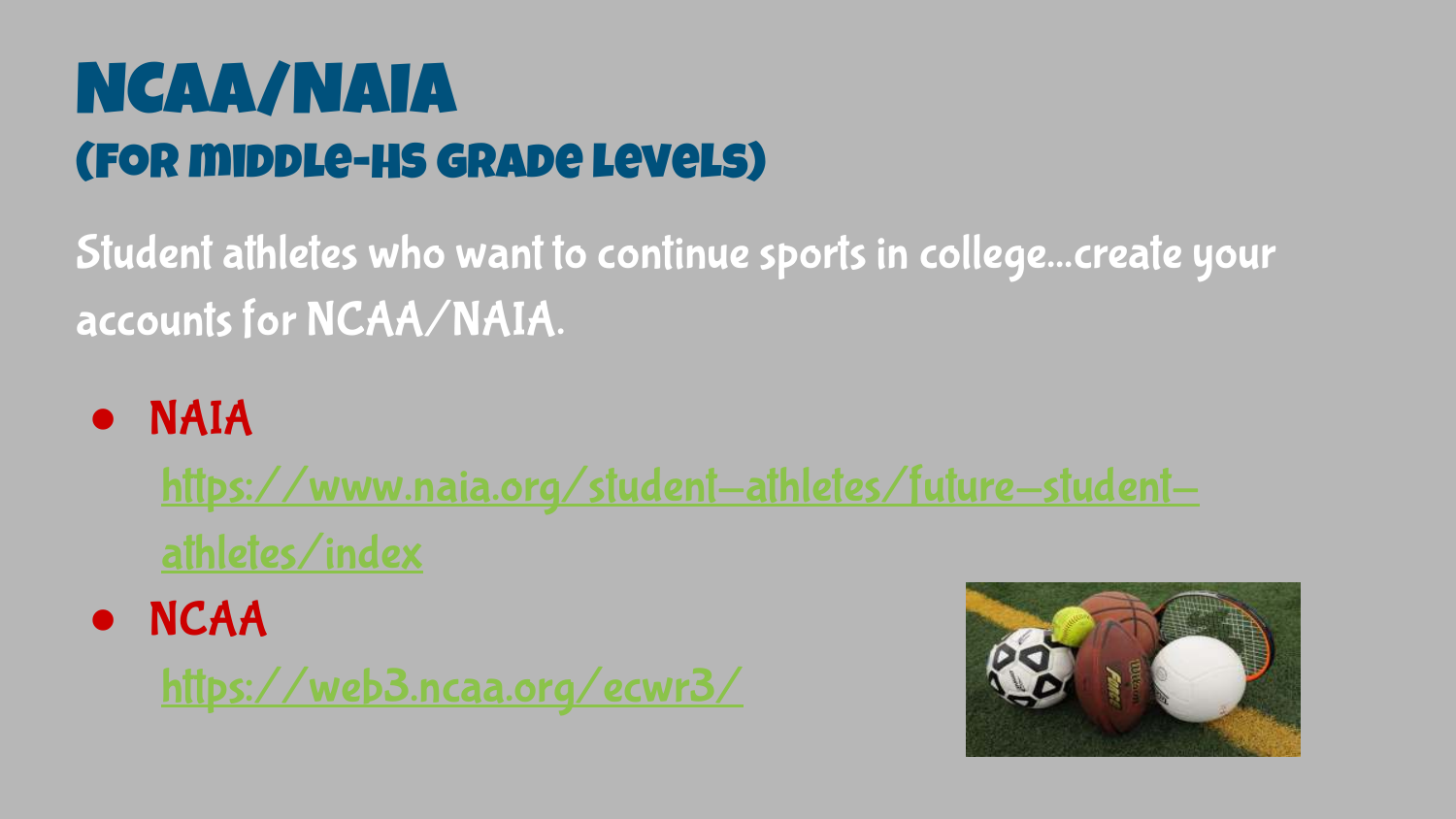## ATTN: Seniors!

- Continue your scholarship search!
- As scholarship deadlines may change based on the current situation, announcements will be posted in Aspen, forwarded in emails, and sent in Remind as text alerts.
- Be sure to visit the Counseling page in Aspen, especially go to "SENIOR TAB" and look for the "Student Resources" box. You can download scholarship applications by clicking into the "Seniors" folder, and then in to "Scholarships" .
- $\bullet$  If you are still TN Promise eligible, be sure to watch the  $\text{MANDATORY}$ tnAchieves webinar by MAY 15<sup>\*</sup> deadline. Access the webinar here: **<https://tnachieves.org/high-school-class-of-2020/cancellations/>**

*\*DeadlinehasbeenextendedfromtheoriginaldateofApril3--dateisatthediscretionoftnAchieves.*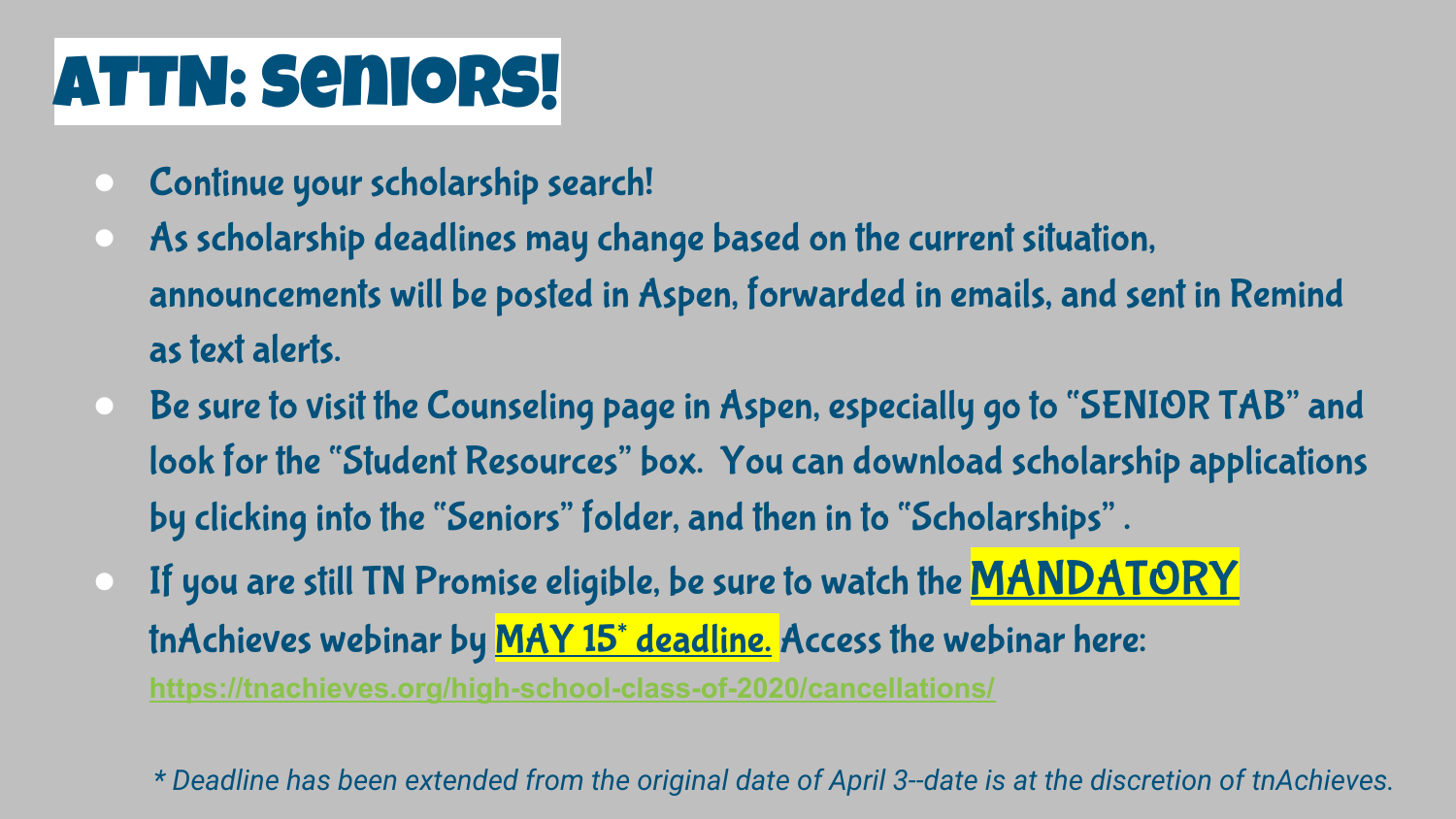## ATTN: Seniors! *(cont.)*

Still need Assistance with college-going, verification, FAFSA, and college-access?? Remember you can reach out to these resources for help:

- NiswongerCARE Advisor, Mrs. Rachael Suggs
	- EMAIL her at **rsuggs@niswongerfoundation.org OR**
	- TEXT/CALL her at (865) 375-0168
- Cocke Co. EOC Counselor, Mrs. Terri Hall
	- EMAIL her at [thall@douglascherokee.org](mailto:thall@douglascherokee.org) OR
	- TEXT/CALL her at 423-736-5261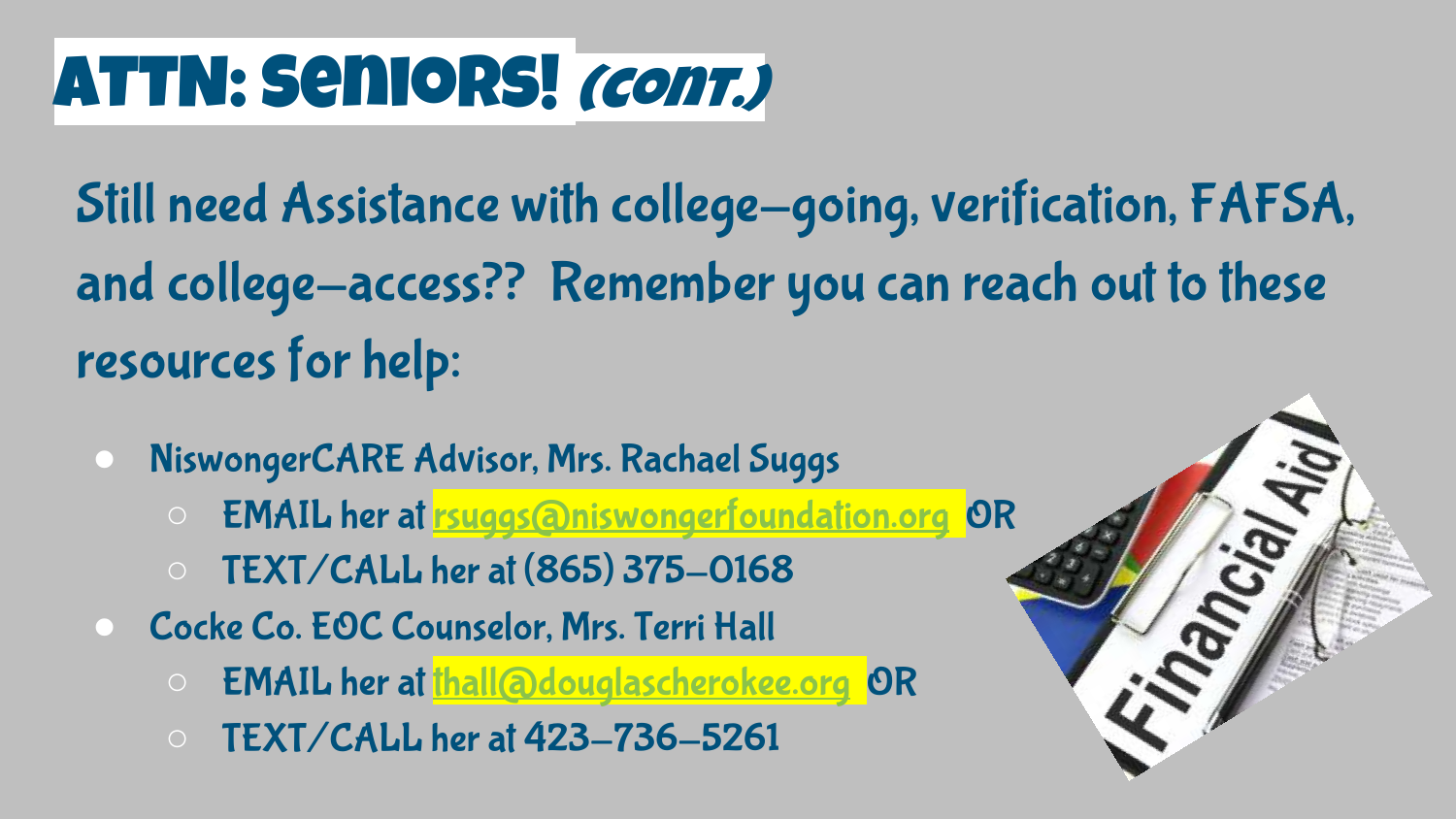



# **DEAR CLASS OF 2020**

YOU ENTERED THE WORLD DURING 9/11. YOU GRADUATE DURING A PANDEMIC.

**NO DOUBT THESE EVENTS WILL SHAPE YOU.** YOU SEE BEYOND BORDERS AND POLITICAL PARTIES. YOU SAVOR THE GOOD. YOU RELISH HEALTHY LIFESTYLE HABITS.

THE CELEBRATIONS MAY NEED TO WAIT. AND YOU ARE OK WITH THAT.

**WE ARE PROUD OF YOU!**